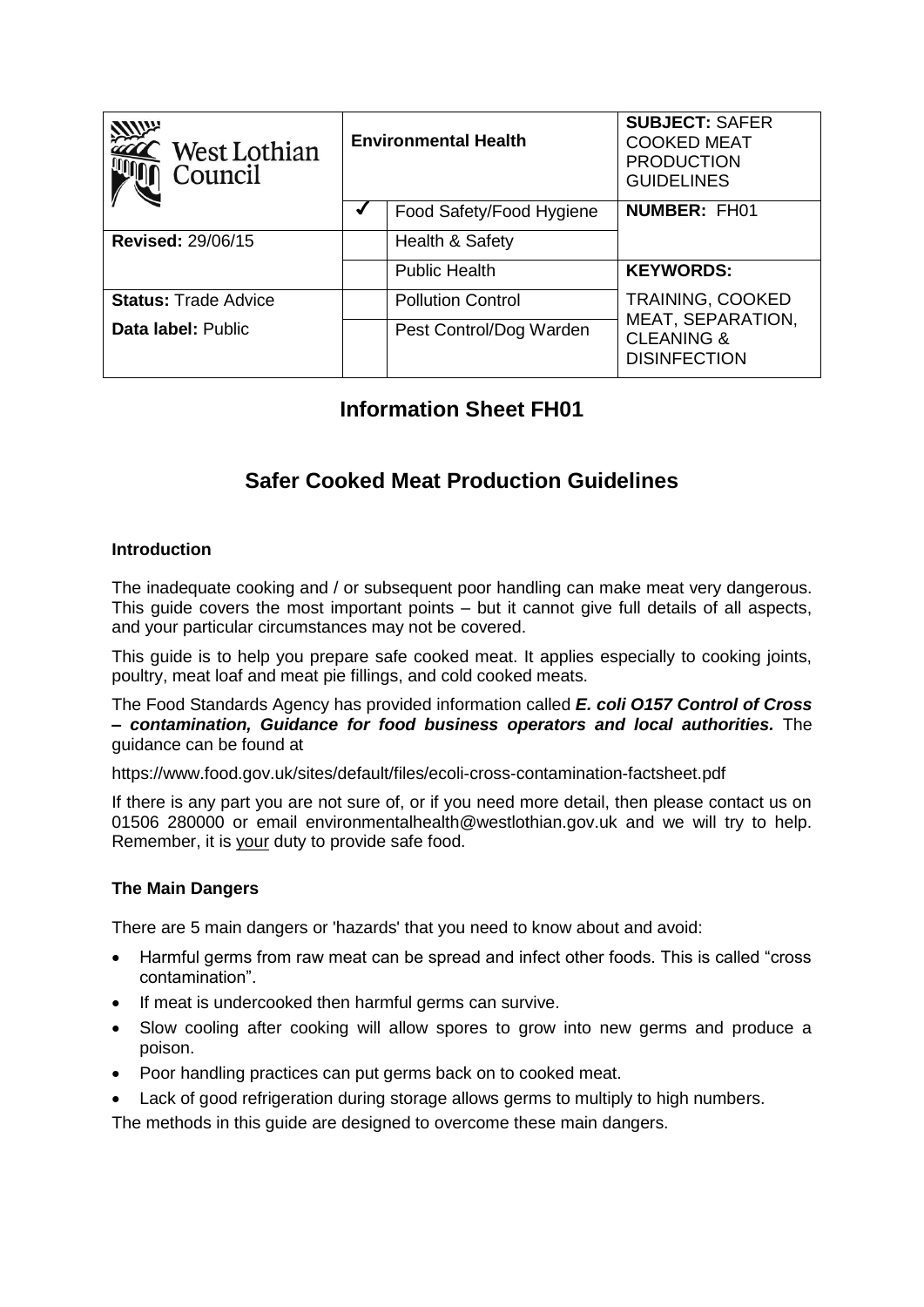## **Preparation**

There a re a few 'golden rules' which should help you avoid problems:

- Ideally use an area which is away from any cooked or ready to eat food, i.e. complete separation. If you cannot do this, then separate by a particular area within the kitchen, or separate by time.
- Train your staff. Make sure that everyone preparing meat has had proper training in good personal hygiene, and is working to a high standard. **See information sheet FH16**
- Never wash raw meat, as splashes can spread germs.
- Wash your hands before and after handling the raw meat. **See information sheet FH09**
- Thoroughly clean and disinfect the raw meat preparation area after you finish. A detergent solution should be used to clean surfaces before they are disinfected, using a chemical meeting BS EN 1276 or BS EN 13697. You may also use a combined chemical (often called a "sanitiser" or a "bactericidal detergent"). The disinfectant should meet BS EN 1276 or BS EN 13697. Always follow the manufacturer"s directions for use.
- Utensils should, ideally, be washed in a dishwasher where disinfection is by heat. If hand washing them, wash raw and ready to eat utensils separately. The process should be to wash, rinse in clean water, disinfect and a final rinse in clean water if directed by the manufacturer. The disinfectant should meet either BS EN 1276 or BS EN 13697. It is important to use the correct disinfectant, at the right concentration, for the appropriate contact time. Always read the label and follow the instructions on any chemical cleaners. **See information sheet FH06**
- The less preparation you have to do yourself, the better. Consider asking your supplier if they can deliver the meat ready prepared for cooking, e.g. meat ready trimmed and diced for pie filling reduces the risk of contaminating your kitchen, and is much less work!
- It is best to use joints or quantities of less than 2.5 Kgs (about 6 lbs.) as this helps with thorough cooking and allows more rapid cooling.

## **Cooking**

In general, all meat, especially poultry, should be well cooked. If you want to cook "rare" meat then you need specialist advice, and we will be happy to help with this. The 'golden rules for cooking meat are:

- Make sure that germs are killed by ensuring that the centre of the meat reaches a safe temperature. Higher than +75°Centigrade (°C) for at least 30 seconds should be safe. If you want to cook to a lower temperature for a longer time, then you will need to take specialist advice. Please contact us for help.
- You must monitor the cooking process by checking the centre temperature of the meat. To do this properly you will need an electronic probe thermometer. An ordinary meat thermometer is not accurate enough. Check at least one item from every batch of cooking.
- The probe must be absolutely clean and germ free when it is used. Special probe wipes (not ordinary wet wipes) should be used for this.
- Check the accuracy of your probe thermometer regularly. Boiling water will give a reading of +100°C, and mix of water and melting ice a reading of 0°C. If your thermometer is more than +/- one degree out then change the battery and repeat the process. If it still reads out with the acceptable range then replace it.
- It is best to keep a written record of your monitoring and calibration, just in case there is a query later on.